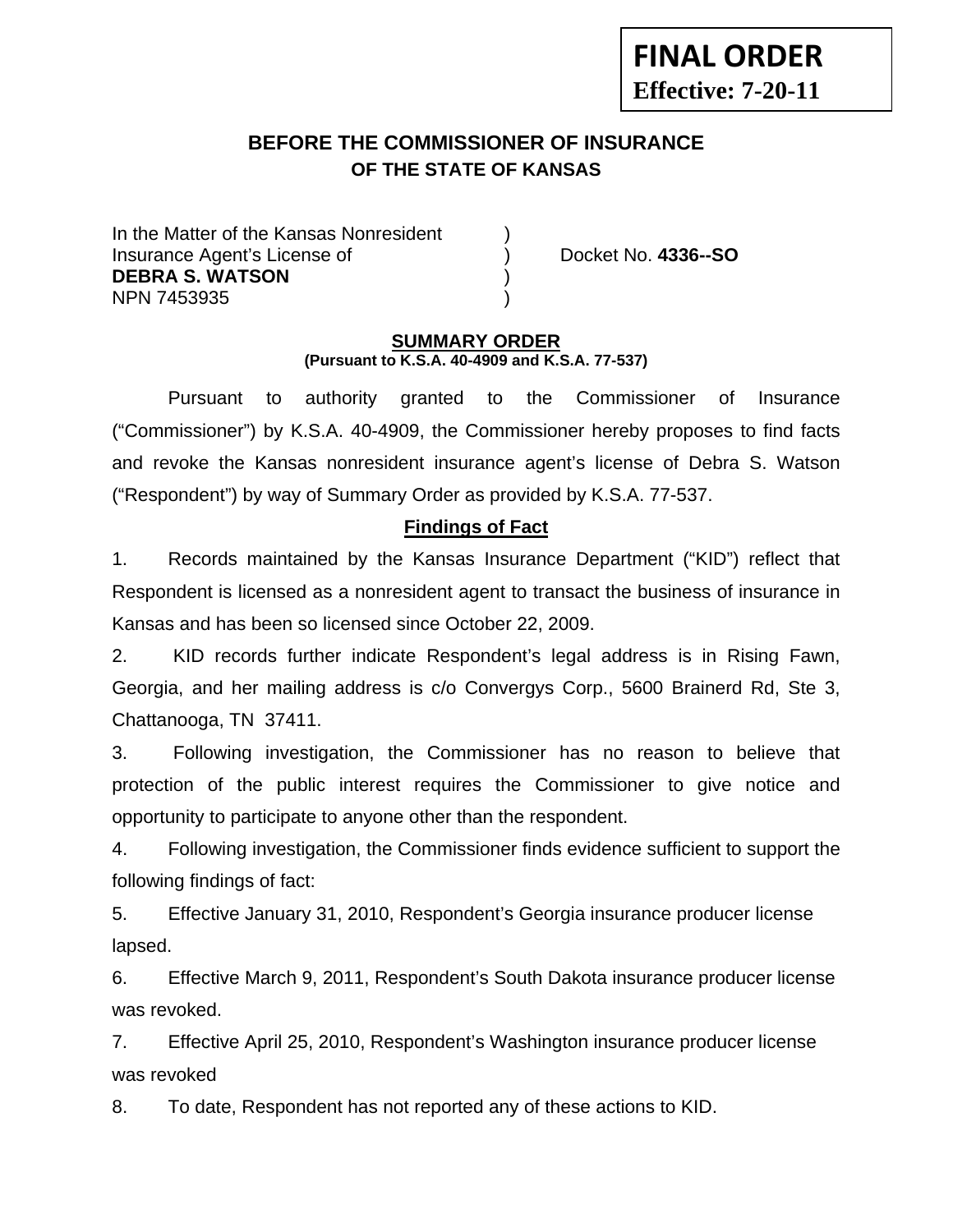9. By letter dated May 31, 2011, counsel for KID recited the foregoing facts and invited Respondent to reply if the facts were not correct.

10. To date, Respondent has not replied, and the letter was not returned.

#### **Applicable Law**

11. K.S.A. 2010 Supp. 40-4909(a) provides, in relevant part:

"The commissioner may deny, suspend, revoke or refuse renewal of any license issued under this act if the commissioner finds that the applicant or license holder has: . . .

(2) Violated: (A) Any provision of chapter 40 of the Kansas Statutes Annotated, and amendments thereto, or any rule and regulation promulgated thereunder; . . . .

(9) Had an insurance agent license, or its equivalent, denied, suspended or revoked in any other state, district or territory." K.S.A. 2010 Supp. 40- 4909(a).

12. K.A.R. §40-7-9 requires a licensed agent to report to the Commissioner within 30 days any disciplinary action against the agent's license by the insurance regulatory agency of another jurisdiction.

13. A person must be licensed as a resident and in good standing in the person's home state to be issued a nonresident license. K.S.A. 40-4906(a).

14. In addition, the Commissioner may revoke any license issued under the Insurance Agents Licensing Act if the Commissioner finds that the interests of the insurer or the insurable interests of the public are not properly served under such license. K.S.A. 40-4909(b).

# **Conclusions of Law**

15. The Commissioner has jurisdiction over Respondent as well as the subject matter of this proceeding, and such proceeding is held in the public interest.

16. The Commissioner finds, based on the facts contained in paragraphs 5 through 8, that Respondent's license may be revoked pursuant to K.S.A. 40-4909(a)(2)(A) because Respondent has violated K.A.R. §40-7-9(a) by failing to report a disciplinary action against her insurance agent license by another state.

2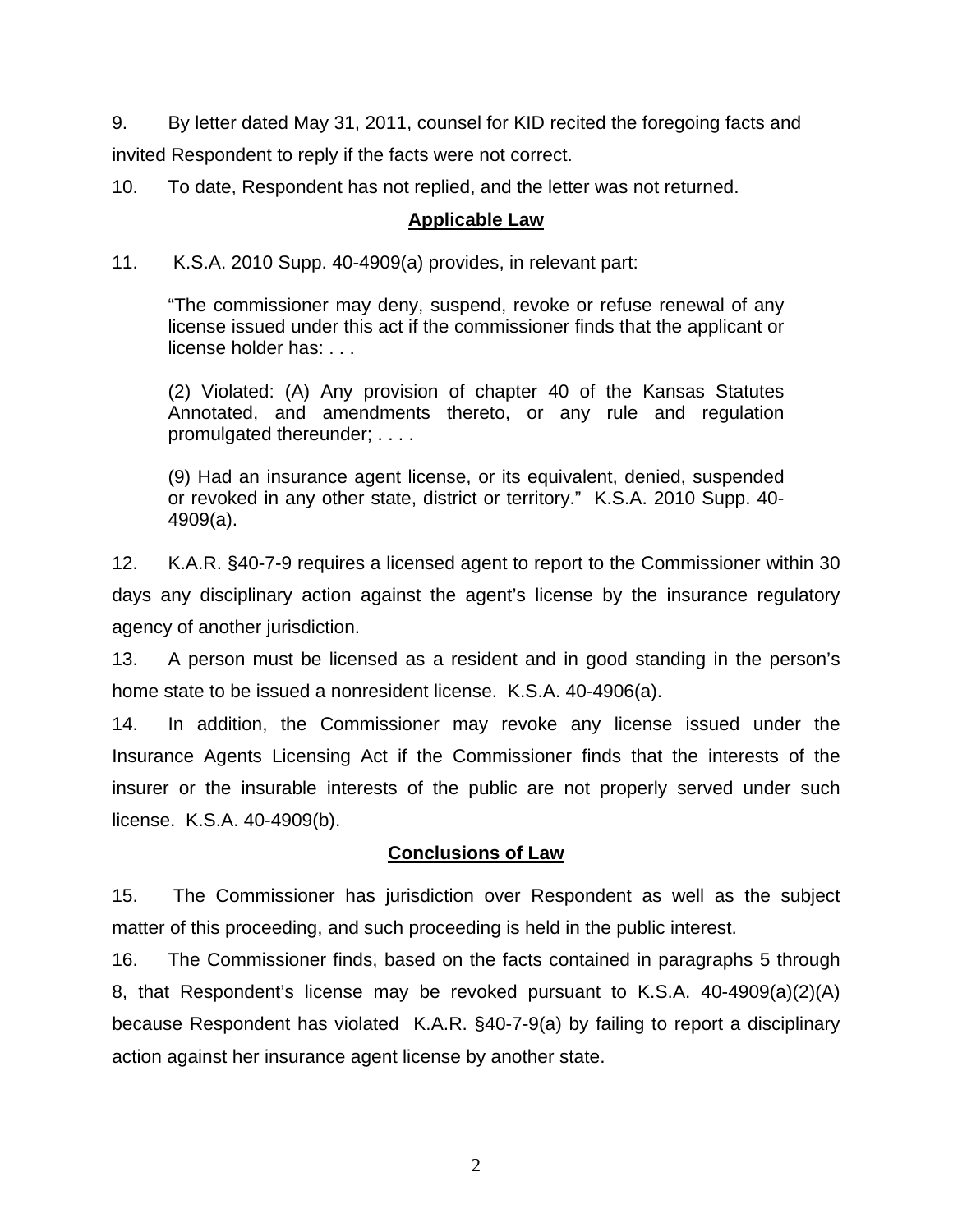17. The Commissioner finds, based on the facts contained in paragraphs 6 and 7, that Respondent's license may be revoked pursuant to K.S.A. 40-4909(a)(9) because Respondent has had an insurance agent license revoked in another state.

18. Based on the foregoing findings, the Commissioner concludes that sufficient grounds exist for the revocation of Respondent's insurance agent's license pursuant to K.S.A. 40-4909(a).

19. The Commissioner further concludes Respondent's license may be revoked pursuant to K.S.A. 40-4909(b) because such license is not properly serving the interests of the insurer and the insurable interests of the public.

20. Moreover, the Commissioner concludes that Respondent's license must be revoked or cancelled because Respondent is no longer entitled to hold a license based on reciprocity because she is no longer licensed in her home state.

21. Based on the facts and circumstances set forth herein, it appears that the use of summary proceedings in this matter is appropriate, in accordance with the provisions set forth in K.S.A. 77-537(a), in that the use of summary proceedings does not violate any provision of the law, the protection of the public interest does not require the KID to give notice and opportunity to participate to persons other than Respondent, and after investigation, KID believes in good faith that the allegations will be supported to the applicable standard of proof.

#### **Policy to be Served**

22. Before issuing an insurance agent license, the Commissioner must determine that the applicant is qualified and has not committed any act that would be grounds for denial, suspension, or revocation. K.S.A. 40-4905(b). Further, the Commissioner may revoke any license issued under the Insurance Agents Licensing Act if the Commissioner finds that the interests of the insurer or the insurable interests of the public are not properly served under the license. The following action is appropriate to promote the security and integrity of the insurance business and protect insurance consumers by licensing, or continuing to license, persons or entities to sell, solicit, or negotiate insurance in the State of Kansas only if their conduct indicates they are both qualified and trustworthy.

3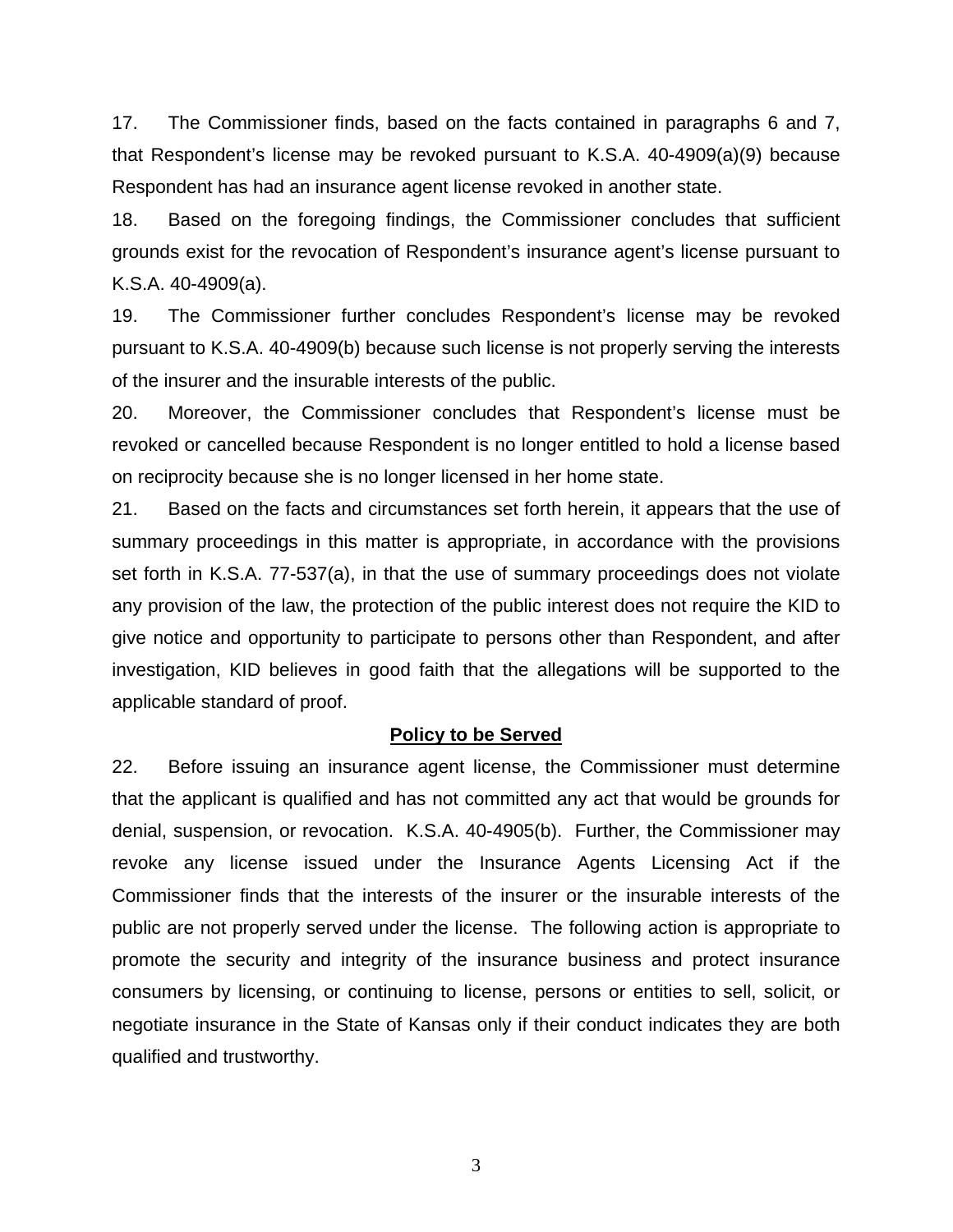**IT IS THEREFORE ORDERED BY THE COMMISSIONER OF INSURANCE THAT** the Kansas nonresident insurance agent's license of **DEBRA S. WATSON** is hereby **REVOKED. It is further ordered,** that **DEBRA S. WATSON** shall **CEASE and DESIST** from the sale, solicitation, or negotiation of insurance, doing any act toward the sale, solicitation, or negotiation of insurance, and/or receiving compensation deriving from the sale, solicitation, or negotiation of insurance conducted on and after the effective date of this order.

IT IS SO ORDERED THIS 1st DAY OF July 2011, IN THE CITY OF **TOPEKA, COUNTY OF SHAWNEE, STATE OF KANSAS.** 



 \_/s/ Sandy Praeger\_\_\_\_\_\_\_\_\_\_\_\_\_\_\_\_ Sandy Praeger Commissioner of Insurance

 \_/s/ Zachary J.C. Anshutz\_\_\_\_\_\_\_\_\_\_ Zachary J.C. Anshutz General Counsel

# **NOTICE OF RIGHTS TO HEARING AND REVIEW**

**Within fifteen (15) days of the date of service of this Summary Order, Respondent** may submit a written request for a hearing pursuant to K.S.A. 77-537 and K.S.A. 77-542. Any request for a hearing should be addressed to the following:

 Zachary J.C. Anshutz, General Counsel Kansas Insurance Department 420 S.W.  $9<sup>th</sup>$  Street Topeka, Kansas 66612

If a hearing is requested, the Kansas Insurance Department will serve notice of the time and place of the hearing and information on procedures, right of representation, and other rights of parties relating to the conduct of the hearing.

**If a hearing is not requested in the time and manner stated above, this Summary Order shall become effective as a Final Order upon the expiration of time for requesting a hearing.** In the event Respondent files a Petition for Judicial